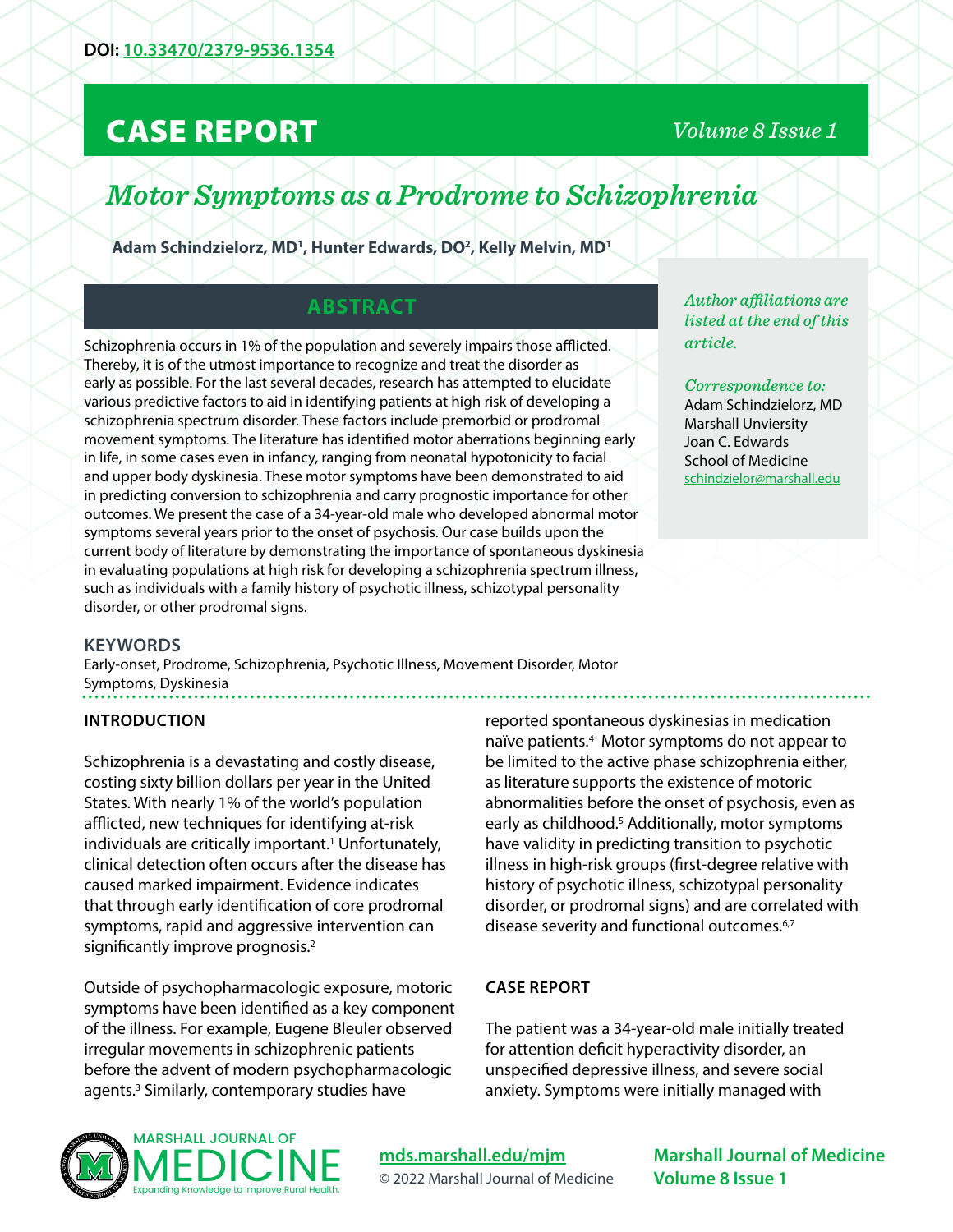alprazolam, amphetamine-dextroamphetamine, and doxepin, which were stopped when he moved in with his parents and established with a new physician after living alone during his early twenties. Soon after, he developed facial tics including perioral twitching, rapid eye blinking, intermittent anteroand retro torticollis, rotation of the upper torso, and asymmetric shoulder shrugging. He also developed severe right-sided facial pain.

He was seen by neurology between 2013 and 2014, during which head computed tomography, magnetic resonance imaging, and angiography were performed and found to be without abnormality. Carbamazepine, gabapentin, and cyclobenzaprine were started for diagnoses of blepharospasm and an unspecified tic disorder. Later, he followed up with a psychiatrist who added sertraline and clonazepam to his regimen for depressive and anxious symptoms.

In 2014, the patient transferred care to local neurology and psychiatry services. Quetiapine 25mg was added by neurology to treat continued motor symptoms and stopped shortly thereafter with concern that symptoms were psychogenic. After 2016, the patient began to follow up exclusively with psychiatry. At that time, diagnoses included major depressive disorder, attention deficit hyperactivity disorder, social anxiety, and panic disorders. He was treated with duloxetine 90mg daily and clonazepam, later changed to lorazepam 1mg three times daily. He was also re-trialed on amphetaminedextroamphetamine for impaired concentration, which was stopped after the patient developed auditory hallucinations; these resolved shortly thereafter.

In 2017, the patient's family notified the psychiatry clinic that he had been suffering from a recurrence of perceptual disturbances, now with associated paranoid ideation. Recommendations were given for emergent evaluation in the emergency department and psychiatric hospitalization. The patient ceased coming to appointments until later that year when his family called again, reporting similar symptoms. The patient was also now experiencing command hallucinations instructing him to harm himself, leading to the patient fleeing his home.

Several weeks later, the patient arrived for a scheduled outpatient appointment. He reported ongoing psychotic symptoms, including both commenting and command auditory hallucinations involving multiple voices, as well as ongoing delusional ideation involving the FBI planting recording devices in his home. Speech and thought were disorganized, and previously reported motor symptoms were appreciated on examination, noted by the patient to have never resolved. The patient was started on olanzapine, titrated to 15mg daily, and lorazepam and duloxetine continued. His diagnosis was modified to schizophrenia, paranoid type. On subsequent visits, the patient demonstrated significant improvement in both perceptual and cognitive disturbances and his motoric symptoms.

#### **DISCUSSION**

Schizophrenia commonly devastates a patient's ability to function. With an average age of onset in the third decade of life, schizophrenia strikes when an individual would otherwise be establishing independence.8 Because diagnosis is clinical, symptoms are often already causing marked impairment by the time they are recognized. With the impact of schizophrenia being so costly for patients and the healthcare system, research has focused on establishing reliable markers to identify at-risk populations to allow for earlier intervention.

Prodromal movement symptoms hold diagnostic and prognostic value and are associated with increased risk of transitioning to psychosis and worsened prognosis.<sup>9,10</sup> Before the advent of antipsychotic medications, movement disorders were recognized as commonplace in schizophrenia and innate to the disease.<sup>3</sup> Now, they are mostly viewed as iatrogenic. However, recent research has identified motor symptoms as widely present in high-risk patients and a critical component in their evaluation.11,12 For example, Mittal et al. examined the relationship between movement disorders in adolescents with schizotypal personality disorder, a diagnosis associated with schizophrenia. The authors found that patients at risk for psychosis possessed greater degrees of motor abnormality in the period



**[mds.marshall.edu/mjm](https://mds.marshall.edu/mjm/)** © 2022 Marshall Journal of Medicine **Marshall Journal of Medicine Volume 8 Issue 1**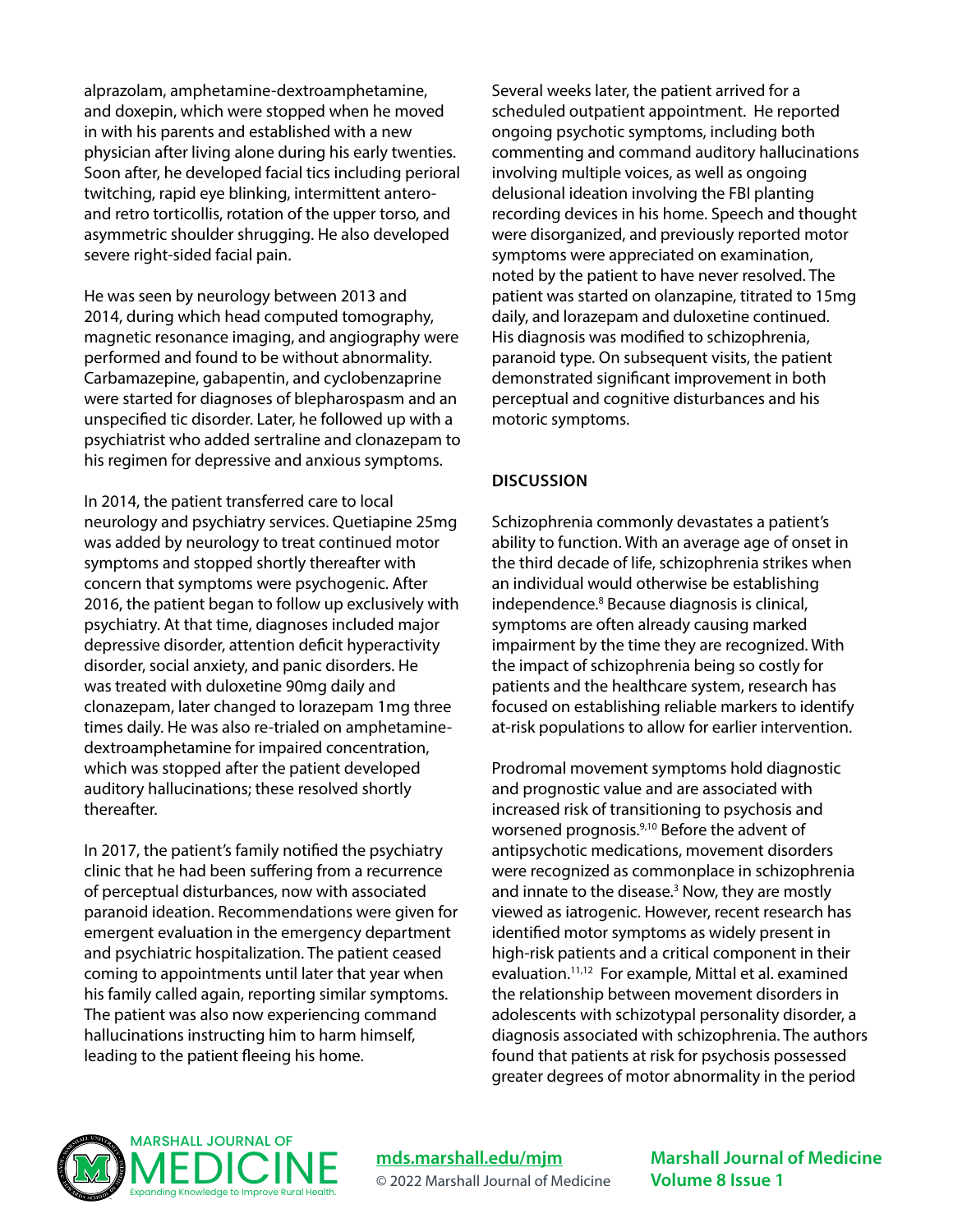prior to the onset of psychotic symptoms.<sup>6</sup> Moreover, Peralta et al. examined treatment-naïve patients with schizophrenia and found a prevalence of motor abnormalities in 66%, demonstrating the existence of motor symptoms outside of antipsychotic use.<sup>12</sup>

Though we cannot rule out that our patient's development of motor symptoms was not secondary to a comorbid neurologic illness, their onset in the context of cognitive deterioration, psychosis, and negative neurologic work-up makes these symptoms suspect for being part of prodromal schizophrenia. We posit that our patient's case is likely representative of many others in that because his initial presenting symptoms were non-specific, they could have been attributed to other causes. Misdiagnosis and subsequent mistreatment are lost opportunities for early intervention, making the recognition of prodromal symptomatology critical to obtaining early access to care.

### **CONCLUSION**

Ultimately, we feel that our patient represents a case where both neurocognitive and neuro-motor symptomatology manifested prior to the onset of his eventual psychosis. This case fits the view of schizophrenia being neurodevelopmental in nature. Given the dearth of prospective studies, this patient's case serves to add to the volume of knowledge identifying possible biomarkers for screening and diagnosing premorbid schizophrenia.

### **COMPETING INTERESTS**

The authors declare that they have no competing interests.

## **CONSENT**

Verbal consent was granted by the patient to write and publish this article.

### **AUTHOR AFFILIATIONS**

- 1. Marshall University Joan C. Edwards School of Medicine, Huntington, West Virginia
- 2. Mountain Area Health Education Center, Asheville, NC

## **REFERENCES**

- 1. Leiberman JA, Dixon LB, Goldman HH. Early detection and intervention in schizophrenia a new therapeutic model. JAMA. 2013 Aug 31;310(7):689-90.
- 2. Haas GL, Garratt LS, Sweeney JA. Delay to first antipsychotic medication in schizophrenia: Impact on symptomatology and clinical course of illness. J Psychiatr Res. 1998 May-Aug;32(3-4):151-9.
- 3. Walther S, Werner S. Motor symptoms and schizophrenia. Neuropsychobiology. 2012;66(2):77-92.
- 4. Gervin M, Brown S, Lane A, Clarke M, Waddington J, Larkin C, O'Callaghan E. Spontaneous abnormal involuntary movements in firstepisode schizophrenia and schizophreniform disorder: baseline rate in a group of patients from an irish catchment area. Am J Psychiatry. 1998 Sep;155(9):1202-6.
- 5. Schiffman J, Walker E, Ekstrom M, Schulsinger F, Sorensen H, Mednick S. Childhood videotapes social and neuromotor precursors of schizophrenia. Am J Psychiatry. 2004 Nov;161(11):2021-7.
- 6. Mittal VA, Neumann C, Saczawa M, Walker EF. Longitudinal progression of movement abnormalities in relation to psychotic symptoms in adolescents at high risk of schizophrenia. Arch Gen Psychiatry. 2008;65(2):165-171.
- 7. Carrion R, McLaughlin D, Goldberg T, Auther A, Olsen R, Olvet D, et al. Prediction of functional outcome in individuals at clinical high risk for psychosis. JAMA Psychiatry. 2013;70(11):1133- 1142.
- 8. Meltzer H, Rabinowitz J, Lee M, Cola P, Ranjan R, Findling R, Thompson P. Age at onset and gender of schizophrenic patients in relation to neuroleptic resistance. Am J Psychiatry. 1997 Apr;154(4):475-482.
- 9. Nelson B, Yuen HP, Wood SJ, Lin A,



**[mds.marshall.edu/mjm](https://mds.marshall.edu/mjm/)** © 2022 Marshall Journal of Medicine **Marshall Journal of Medicine Volume 8 Issue 1**